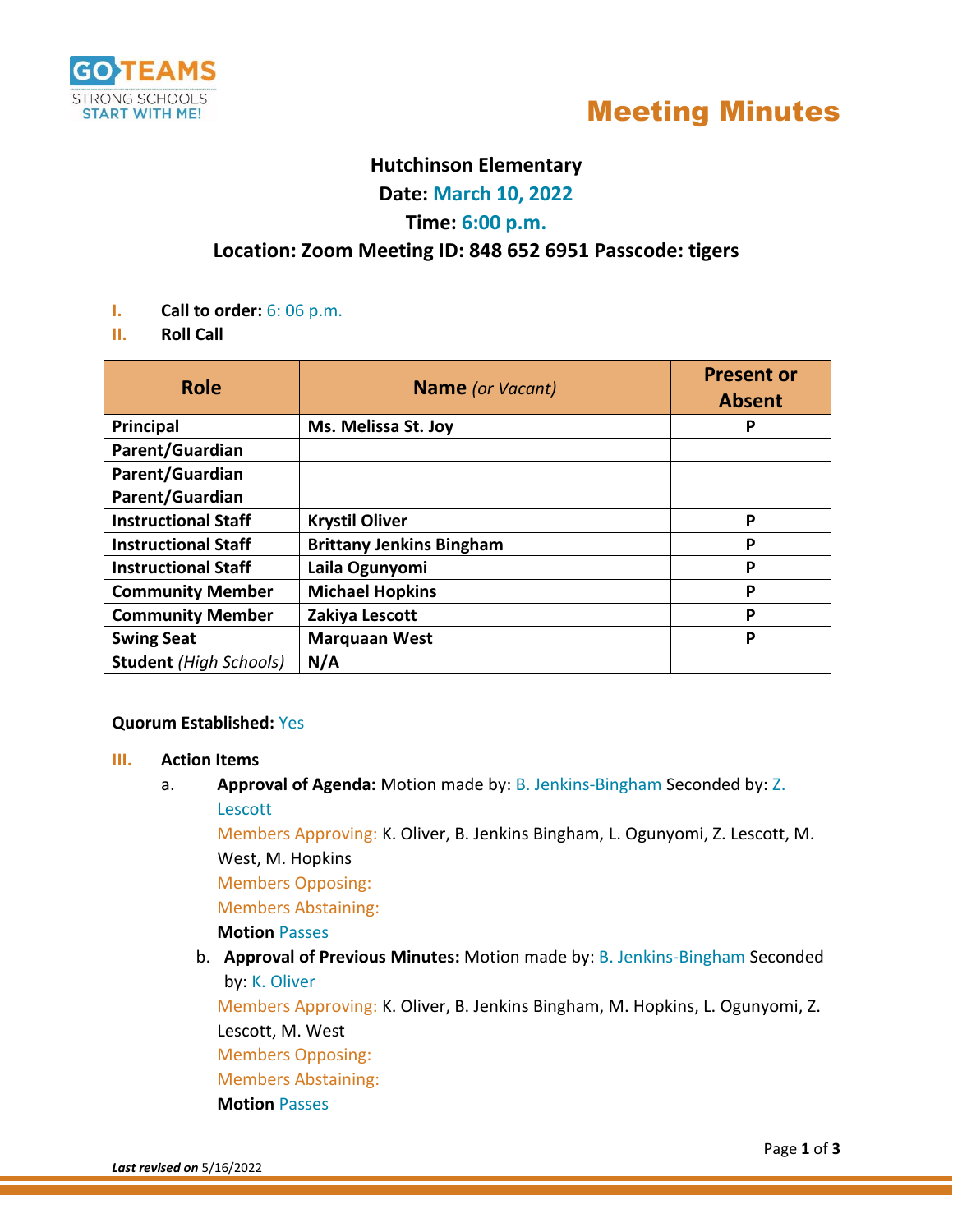

# Meeting Minutes

c. **Approval of Budget FY23:** Motion made by: K. Oliver Seconded by: B. Jenkins Bingham Members Approving: K. Oliver, B. Jenkins Bingham, M. Hopkins, Z. Lescott, M. West Members Opposing: L. Ogunyomi Members Abstaining: **Motion** Passes

#### **IV. Discussion Items**

**Discussion Item 1**: Budget Presentation Summary:

- a. Ms. St. Joy stated that no changes were made to the budget since our last meeting on 2/24/22.
- b. Mrs. St. Joy had conversations with all employees with abolished positions so that they would be able to participate in the internal job fair.
- c. The school business manager position was a vacant position that will not be filled in the upcoming school year. Ms. St. Joy and Mrs. Long will continue the work of the school business manager.
- d. There are concerns about how Hutchinson will continue to engage the school and community without the "Communities In School" Program. Ms. St. Joy discussed planning with the Cares Team and the parent liaison to continue the work of community engagement. Hutchinson will also seek help from partners. If additional students enroll next year, (+259) an extra \$10,000 will be allotted for engagement.

#### **Principal's Report**

- e. Hutchinson's staff and students received incentives for attendance
- f. The cluster food bank is scheduled for 3/15/22 (9am-Noon).
- g. Upcoming principal conversations will be held on 3/14/22 (10am and 5pm)
- h. South Atlanta Senior Walk April 15th
- i. Georgia Milestone Testing will begin May 2<sup>nd</sup>-May 13<sup>th</sup>.
- **V. Announcement:** Mr. Hopkins thanked Ms. St. Joy and Mrs. Ogunyomi for attending the Hammond Park Community meeting. He announced that the meetings are every 2<sup>nd</sup>